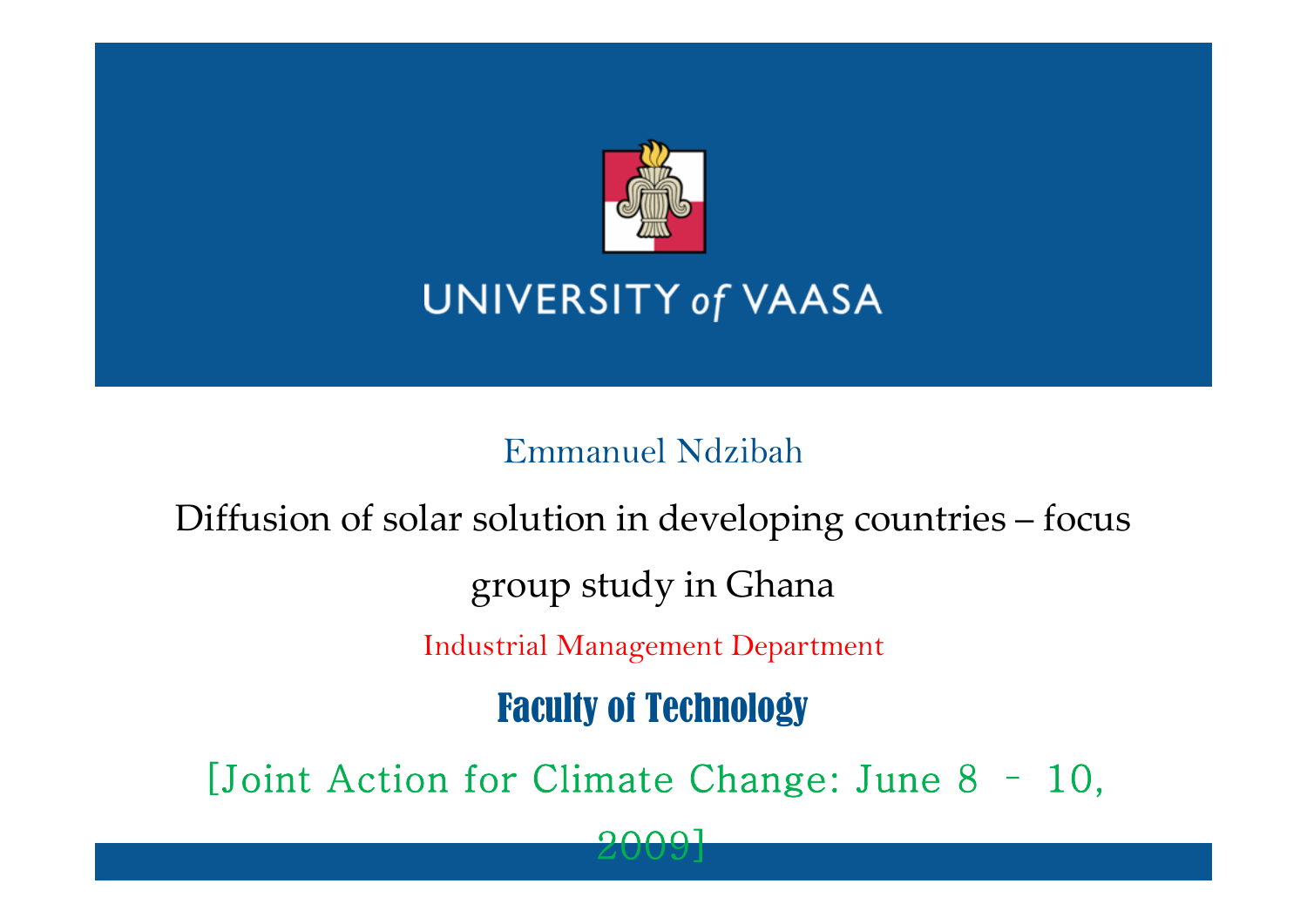

# Introduction/Research Problem

- **The nature of the energy system in Ghana.**
- **High consumption capacity, rationing and load shedding.**
- **The primary and secondary sources of energy available (hydro** and thermal)

A policy framework and guide for Developing of IPP.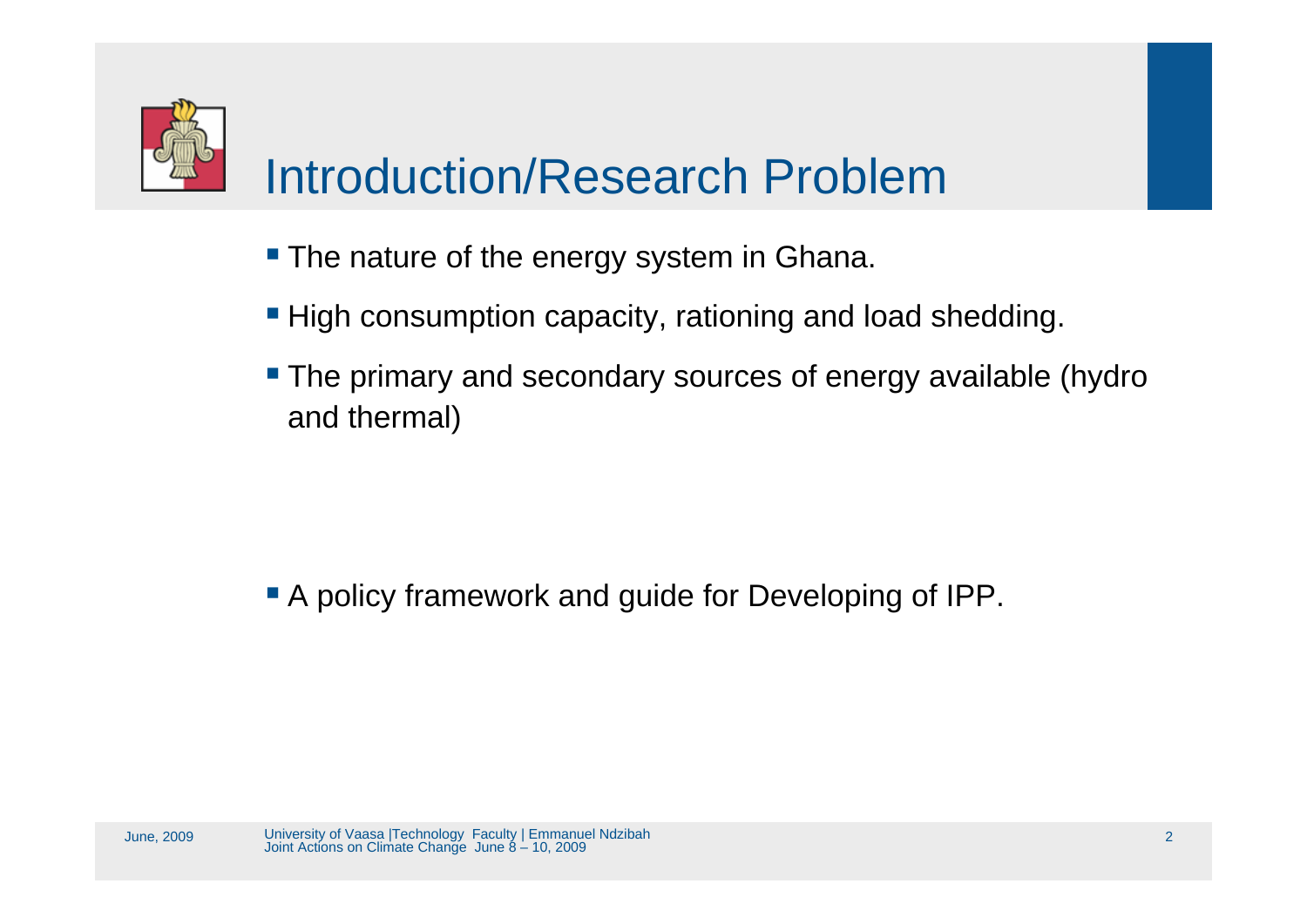

## **Limitations**

- $\blacksquare$  Inability to reach remote rural dwellers  $-$  for the study
- **T** inaccessibility of infrastructure e.g. road, telecom etc.
- **Time and funding constraint for invited rural respondents**

Focus parameters

- Greenness; affordability; financing & accessibility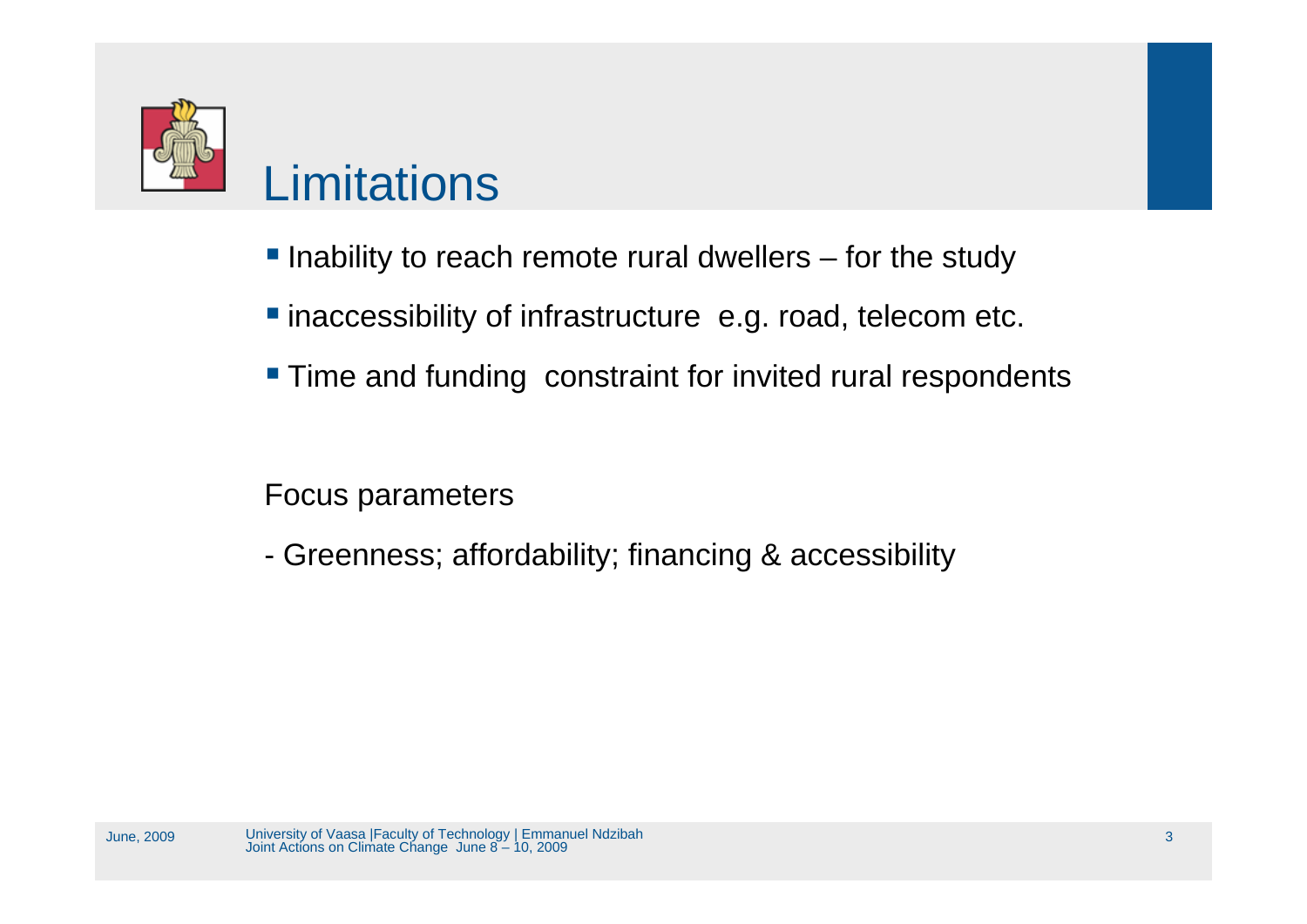

**Qualitative research method**

Focus group (face-to-face)

10 selected respondents from various industries

Objective of the study: to discern the depth of the nature of the current problem, the cost of the current energy service, the real applications of the energy both in the industry and residential level, the expectation of a new alternative solution and the marketing or the deployment of this new solution.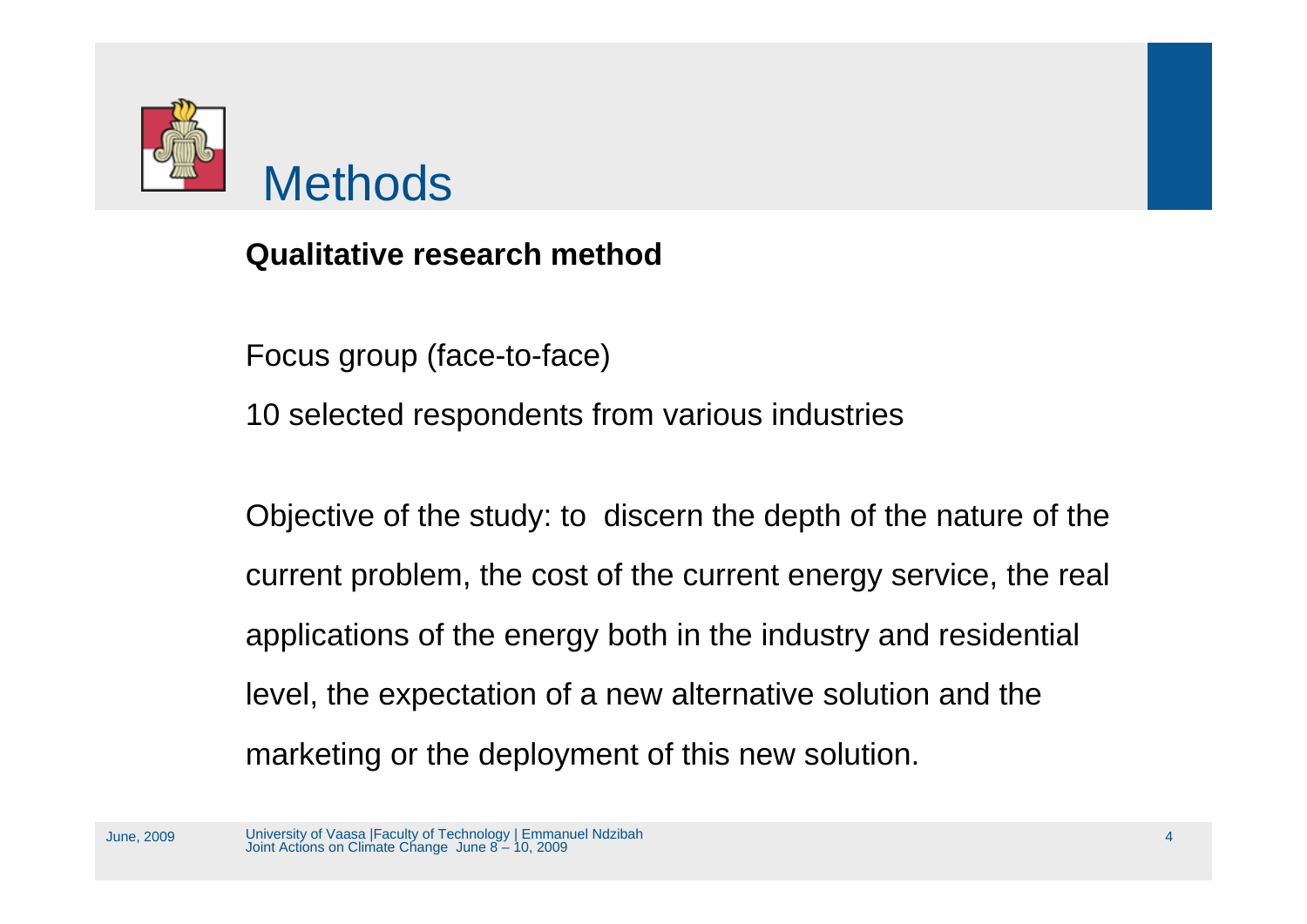

- Less knowledge or misconceptions about renewable energy.
- Accessbility of a renewable energy on the market was impossible.
- Financing a renewable was insignificant.
- Sources of financing were both individual and corporate

#### **Alternative needs of renewable energy include:**

- Standalone
- Backup
- Hybrid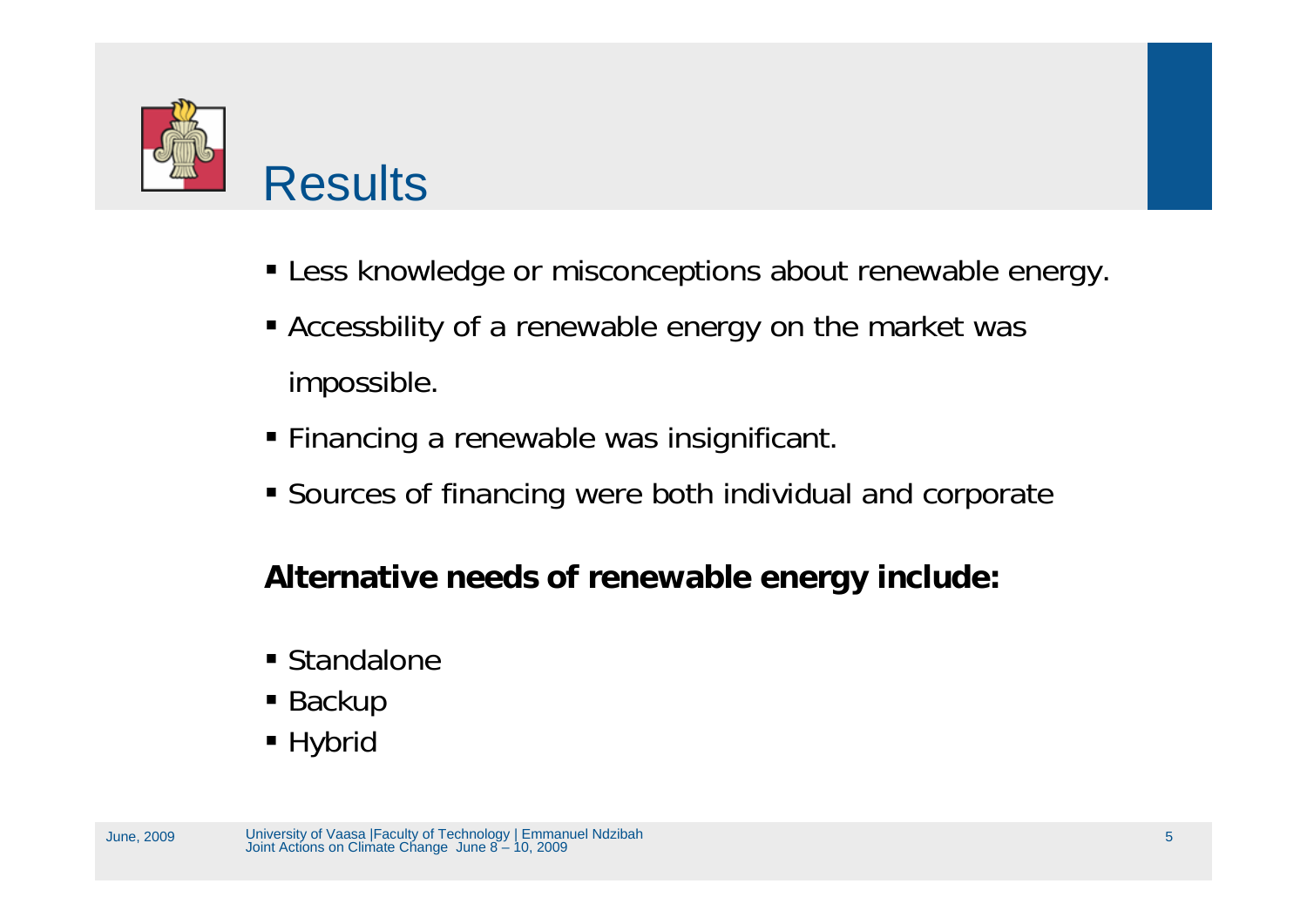

### **Solution Framework**



**Individual**: cash & carry and monthly payment structures.

**Government:** Subsidies, incentives on taxes/import tariffs and allocation of suitable site. Focusing on greening campaign.

**Financiers:** CSR, mediating for sellers-buyers.

University of Vaasa |Faculty of Technology | Emmanuel Ndzibah Joint Actions on Climate Change June 8 – 10, 2009 June, 2009